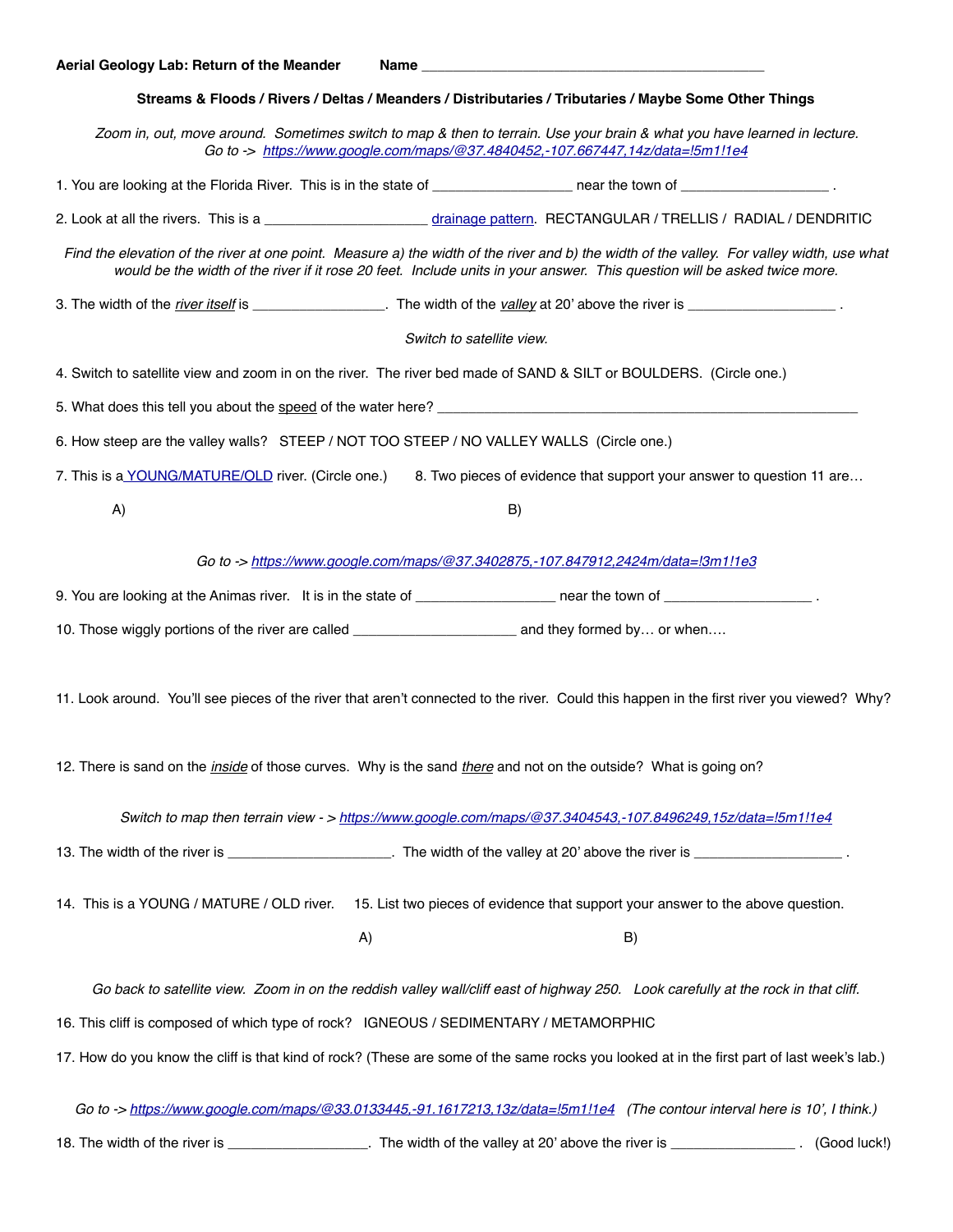| 19. This is a YOUNG / MATURE / OLD river.                                                                                                                                                                                        |    | 20. List two pieces of evidence that support your answer to the above question. |  |  |
|----------------------------------------------------------------------------------------------------------------------------------------------------------------------------------------------------------------------------------|----|---------------------------------------------------------------------------------|--|--|
|                                                                                                                                                                                                                                  | A) | B)                                                                              |  |  |
|                                                                                                                                                                                                                                  |    | Zoom in on the middle of the map. Find Lake Britton and Lake Jackson.           |  |  |
| 21. How did those lakes form? What are they? What is the proper geo-term for these lakes?                                                                                                                                        |    |                                                                                 |  |  |
| 22. Your slick bro-in-law housing developer wants to sell you a 50% interest in 20 upscale acres here for only \$200,000 for 20 acres.<br>"We're gonna make a million bucks. Trust me!", he says. Do you invest? Why or why not? |    |                                                                                 |  |  |
| 23. Put the 3 rivers you just looked at in order from the river that has the highest speed (and erosion) to river with the lowest speed.                                                                                         |    |                                                                                 |  |  |
| FASTEST _________________________  MEDIUM-EST ______________________  SLOWEST _____________________                                                                                                                              |    |                                                                                 |  |  |
| 24. Put the 3 rivers you just looked at in order from the greatest volume/discharge to the river with the lowest volume.                                                                                                         |    |                                                                                 |  |  |
| GREATEST ________________________  MEDIUM-EST ______________________  LEAST ________________________                                                                                                                             |    |                                                                                 |  |  |
| Go to -> https://www.google.com/maps/@33.0363685,-112.8780379,10225m/data=!3m1!1e3 This is "Painted Rock Reservoir". Notice<br>anything missing in this reservoir or dammed lake? Zoom out. Follow the river upstream.           |    |                                                                                 |  |  |
|                                                                                                                                                                                                                                  |    |                                                                                 |  |  |
| Read about Painted Rock here -> https://en.wikipedia.org/wiki/Painted_Rock_Dam                                                                                                                                                   |    |                                                                                 |  |  |
| 26. For what % of this river's history did the Gila River run unpolluted? 5% / 10% / 50% /99%                                                                                                                                    |    |                                                                                 |  |  |
| 27. How many years do you think it took to mess it up? _________________________                                                                                                                                                 |    |                                                                                 |  |  |
| 28. Would you want to get your drinking water from the wells next to this river? Why or why not? Explain.                                                                                                                        |    |                                                                                 |  |  |
| Go to -> https://www.google.com/maps/@33.6935993,-112.057698,667m/data=!3m1!1e3                                                                                                                                                  |    |                                                                                 |  |  |
| This is the Central Arizona Project Canal (CAP). (It will go UNDER rivers and mountains. Keep going. When it runs into a big mountain<br>range, just keep maintain the same bearing as the canal. You'll see where it leads.)    |    |                                                                                 |  |  |
| 29. Follow the CAP canal to its starting point to the west. It appears to start at the <b>20. Follow</b> the CAP canal to its starting point to the west. It appears to start at the <b>20. Follow</b>                           |    |                                                                                 |  |  |
| Read about the CAP and look at the pictures on Wikipedia. https://en.wikipedia.org/wiki/Central_Arizona_Project                                                                                                                  |    |                                                                                 |  |  |
|                                                                                                                                                                                                                                  |    |                                                                                 |  |  |
|                                                                                                                                                                                                                                  |    | Switch to map then to terrain view.                                             |  |  |
| 31. The elevation of the water here is __________ ' but the elevation where it exits the mountains to the south is ___________ '                                                                                                 |    |                                                                                 |  |  |
| 32. How can this happen? What must happen to cause the water to do what you said in your answer to #31?                                                                                                                          |    |                                                                                 |  |  |
| Go to -> https://www.google.com/maps/@36.9005069,-111.3909657,2564m/data=l3m1!1e3!5m1!1e4                                                                                                                                        |    |                                                                                 |  |  |
| 33. What is this thing and what does it do?                                                                                                                                                                                      |    |                                                                                 |  |  |
| 34. What do you think this has to do with the CAP? Why could the CAP not exist without this?                                                                                                                                     |    |                                                                                 |  |  |